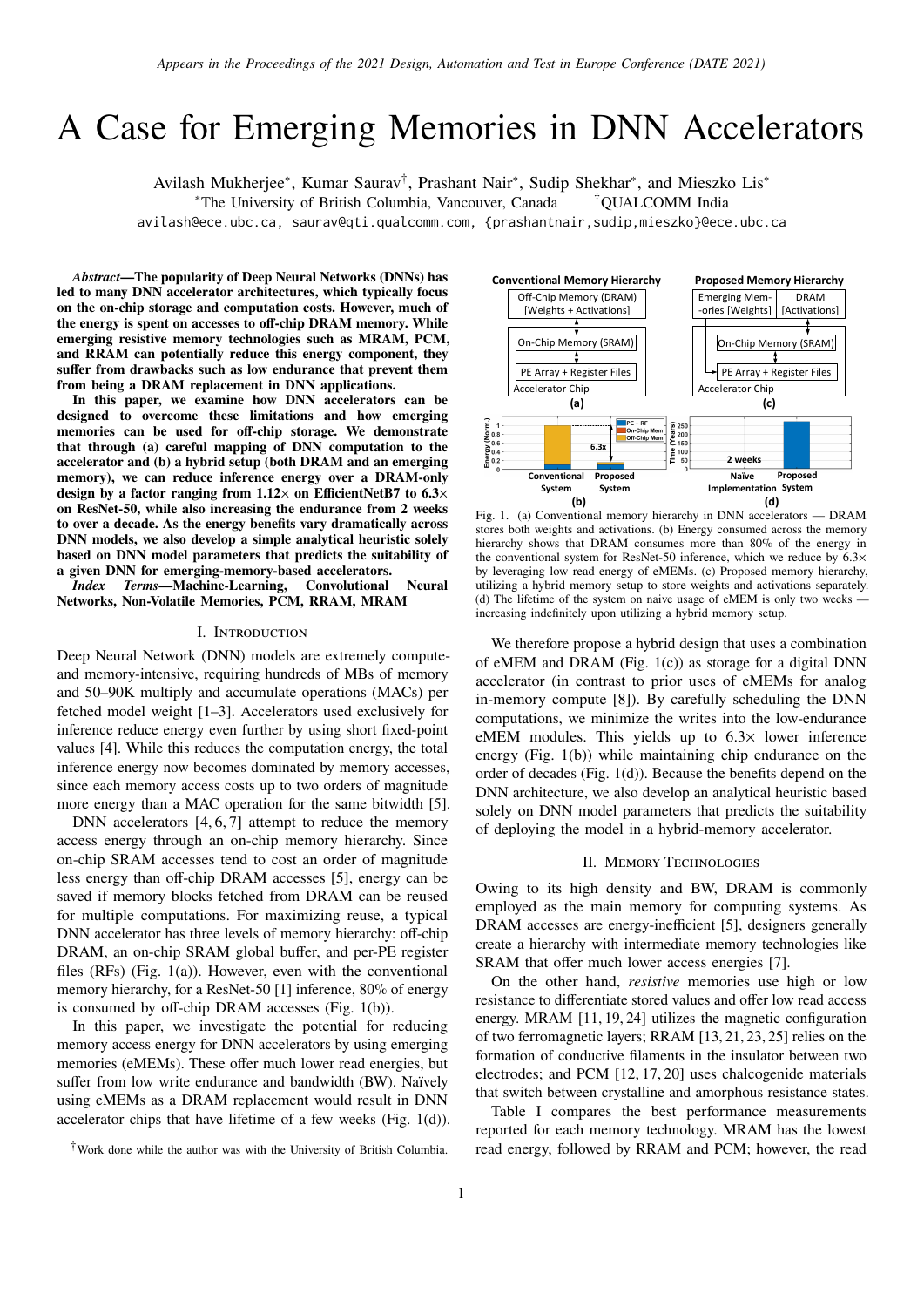|                                     | <b>SRAM</b>    | <b>DRAM</b>       | eF                      | <b>MRAM</b>               | <b>PCM</b>              | <b>RRAM</b>              |
|-------------------------------------|----------------|-------------------|-------------------------|---------------------------|-------------------------|--------------------------|
| Write Energy/Bit $*$ (pJ)           | $0.75$ [9]     | $20 - 40.625$ [5] | $122$ [10]              | 4.5 $[11]$                | $32.7$ [12]             | 7[13]                    |
| Read Energy/Bit <sup>*</sup> $(pJ)$ | $0.954$ [9]    | $20 - 40.625$ [5] | $2.2$ [10]              | $0.7$ [11]                | $2$ [12]                | $2$ [13]                 |
| Write Bandwidth (GB/s)              | $167$ [14]     | $12.8$ [15]       | $0.002$ [16]            | $0.1$ [11]                | $0.001$ [17]            | $1.5$ [13]               |
| Read Bandwidth (GB/s)               | $167$ [14]     | $12.8$ [15]       | $6.25$ [16]             | $0.7$ [11]                | $0.833$ [17]            | 8 [13]                   |
| <b>Memory Size (MB)</b>             | $0.128$ [9]    | 16000 [15]        | $0.032$ [10] - 24 [18]  | $0.125$ [11] - 1024 [19]  | $0.125$ [17] -1024 [20] | $2$ [13] - 2048 [21]     |
| Area $(mm^2)$                       | $0.164$ [9]    | 24.192 [15]       | $0.85$ [10] - 8.64 [18] | $0.214$ [11] - 107.5 [19] | $3$ [17] - 59.409 [20]  | $0.0212$ [13] - 168 [21] |
| Cell Size $(F^2)$                   | $100$ [22]     | 6 [22]            | $4 - 57.39$ [18, 22]    | $9-75$ [11, 19]           | $4-12$ [12, 20]         | 6 [21]                   |
| <b>Endurance (# Writes Cycles)</b>  | $10^{16}$ [22] | $10^{16}$ [22]    | $10^5$ [16]             | $10^8$ [11]               | $10^8 - 10^9$ [12, 22]  | $10^6 - 10^7$ [22, 23]   |

TABLE I COMPARISON OF DIFFERENT MEMORY TECHNOLOGIES

\*Includes macro access energies for all memories. DRAM energy also includes data transfer which accounts for 10-20% of total energy [15]. For fair comparison across all memories, we exclude the data transfer energy from DRAM in our experiments.

BW and endurance of these technologies are significantly worse than SRAM and DRAM. This means that substantial energy savings are on offer *provided* the attendant endurance, bandwidth, and latency challenges can be addressed.

# III. METHODS

#### *A. DNN Layers and Model Selection*

We first examine how commonly used DNN layers, like convolutional (CONV) layers, depthwise convolutional layers (dw-CONV), as well as fully connected (FC) layers can take advantage of eMEMs.

**CONV layers** are the most common layer in DNNs; the computation can be thought of as a seven-dimensional loop over the following dimensions (using the terminology in [26]): the output tensor dimensions *P, Q*, the input and output tensor channel counts *C, K*, the dimensions of the weight kernel *R, S*, and the number of inputs in the batch *N*. The weight kernel is convolved over the input image, making reuse of weights possible across the input. Input activations can be reused across different filters to produce different output channels. The maximum possible weight reuse is  $P \times Q \times N$ , while the maximum possible input reuse is  $R \times S \times K$ .

**dw-CONV layers** are used in models for mobile applications [2, 3, 27]. Each kernel is separately applied to each channel rather than across all input channels, saving significant computation but offering far less input reuse.

**FC layers** are often used as the classifier at the end of DNNs after feature extraction using CONV layers. FC layers reuse weights only across the batch size dimension  $N$  and reuse inputs only across the output dimension  $K$ .

We selected the representative DNN models by considering top-1 accuracy on ImageNet [28] together with the compute cost. We chose two types of models on the accuracy/#MACs Pareto frontier: in the high-performance category, we chose EfficientNets [3] and ResNet-50 [1]; in the mobile-computing category, we chose ShuffleNet [27] and MobileNet v2 [2]. We used the full models (all layers) for all experiments.

## *B. Chip Architecture*

We modeled a DNN accelerator similar to the Eyeriss architecture [6]: a 2D array of  $14 \times 24$  processing elements, each containing a single 16b fixed-point MAC unit and separate register files (RFs) for weights (64B W-Reg), input activations (24B InReg), and partial sums (16B PsumReg), together with a 512 kB on-chip SRAM global buffer (GBuF) shared among the PEs for long-term reuse.

The off-chip memory consists of only DRAM in the baseline model (Fig. 1(a)) and a combination of eMEM and DRAM in the hybrid configurations (Fig.  $1(c)$ ). We choose the size of eMEM based on the DNN workload, ranging from 4.8 MB for ShuffleNet [27] to 132 MB for EfficientNetB7 [3].

#### *C. Simulation Environment*

We used Accelergy [29] to model the hardware and the corresponding energies and BW for the MAC operations and reads/writes to the main memories, GBuF, and RF. To determine the optimal scheduling and use of the available storage, we used Timeloop [26]. We also used Timeloop with the Accelergy model to obtain the energy costs and inference latencies.

## IV. Using Emerging Memories in DNN Accelerators

#### *A. Endurance and Architectural Constraints*

Because the eMEMs offer significantly lower read energies than DRAM, a designer might be tempted to directly replace DRAM with eMEM of choice as the off-chip memory. However, this means that the eMEM will store both weights and activations, and will burn out quickly: e.g., ShuffleNet [27] needs 7.8M off-chip writes, and will last only a few weeks (Fig. 2).

To be effectively employed, therefore, eMEMs must be read often but written relatively rarely. This consideration motivates the overall architecture shown in Fig  $1(c)$ : the off-chip memory is divided into an eMEM weight memory (W-Mem) and a DRAM activation memory (Act-Mem).



Fig. 2. The lifetime of memory technologies under naive replacement of DRAM for (a) ShuffleNet, (b) MobileNet v2, and (c) ResNet-50 workloads assuming continuous operation.

# *B. Layer Types and Workload Mappings*

Because our design uses eMEMs to store weights, energy savings depend heavily on how many accesses are made to W-Mem compared to Act-Mem. Below, we examine the common DNN layer types and show how to schedule them to support eMEM usage.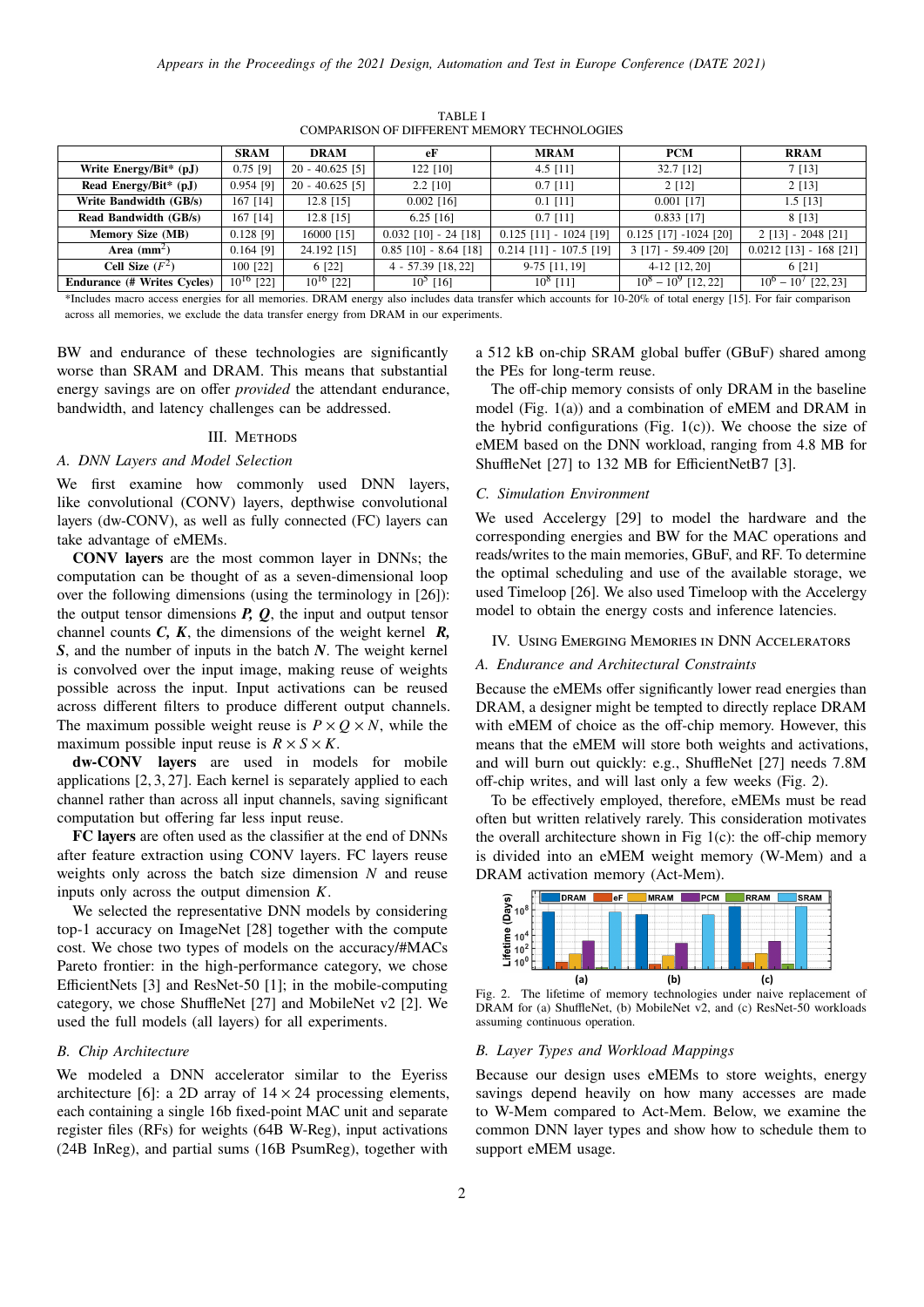*1) Fully-Connected Layers:* Because FC layers have a separate weight per combination of input and output activation, they have significantly more weights than activations.

Since all weight reads access external memory, nearly all inference energy goes towards reading the W-Mem. Fig. 3 shows that replacing DRAM with any of the eMEM options therefore offers more than an order of magnitude energy savings.



Fig. 3. Energy across different memory levels for an 1536–1000 (input-output) FC layer for different W-Mem, normalized to DRAM. We obtain >95% energy savings when using eMEM in place of DRAM. Note that the SRAM energy is comparatively higher due to the large size of W-Mem required.

*2) CONV layers with high weight counts:* For typical image-processing DNNs, relatively few MACs are expended in the initial layers since there are only tens of channels. In contrast, the later layers have many more channels (e.g., 1920 in stage 7 in EfficientNet-B0 [3]), with many more weights than input activations: for example, the conv5-1x1-512-s2 layer in ResNet-50 has 524,288 weights and 50,176 input activations.

Consequently, implementing W-Mem with an eMEM offers substantial savings: the conv5-1x1-512-s2 layer on a hybrid MRAM+DRAM accelerator takes 2.2× less energy than a DRAM-only accelerator using the same dataflow (Fig. 4(c)).

However, a hybrid memory setup allows even more savings since reading one activation from the Act-Mem (DRAM) costs the same energy as multiple weights from W-Mem. Therefore, we propose a *weight-streaming* dataflow, which ensures that activations are only accessed once even if weights must be accessed many more times. While this would consume *more* energy in a DRAM-only accelerator (Fig. 4(b)), in the hybrid accelerator this mapping saves 10% more energy over the DRAM-optimal mapping (Fig. 4(d)), as it decreases GBuF and Act-Mem energies more than it increases the W-Mem energy.



Fig. 4. Energy distribution across different memory levels for conv5-1x1-512-s2 in ResNet-50: (a) DRAM with DRAM-optimal dataflow; (b) DRAM with weight streaming dataflow; (c) MRAM with DRAM-optimal dataflow; (d) MRAM with weight streaming dataflow. Energy normalized to (a).

*3) CONV layers with low weight counts:* These layers appear at the start of the DNNs, where the input dimensions are large, but there are relatively few channels. In these layers, W-Mem accesses do not dominate the overall energy, and, using an eMEM for weights yields limited savings of up to 14%.

*4) Depthwise-CONV Layers:* Since each filter of a dw-CONV layer acts only on a single channel of the input activations, these layers have few weights, and W-Mem accesses consume an insignificant part of the total energy; savings from using an eMEM are therefore negligible  $\left($  <1%).

# *C. Inference Energy*

Table II lists single-sample inference energies for a DRAM-only accelerator and hybrid accelerators using various eMEMs. Energy savings can be substantial for models with high reuse (e.g., up to 6.3× over DRAM on ResNet50). Models with less reuse (e.g., MobileNet v2 and EfficienNetB7) still see savings between  $1.12\times$  and  $2.1\times$ .

# *D. Inference Latency*

The latencies of classifying a single sample on different DNN models are shown in Fig. 5. The maximum read BW demanded from W-Mem occurs for CONV layers with high weight counts in the later stages of these DNNs. MRAM and PCM become BW-bound for these layers, and hence show latency degradation compared to DRAM and SRAM (Fig. 5(a–d)).

In the case of EfficientNetB7, we observe that the maximum read BW demanded from W-Mem is 1.14GB/s; hence changing memories does not affect the latency at all (Fig. 5(e)).



Fig. 5. Latency for processing (a) ShuffleNet, (b) MobileNet v2, (c) EfficientNetB0, (d) ResNet-50, and (e) EfficientNet7, with different W-Mems. Latency normalized to worst latency for each DNN.



Fig. 6. Energy savings of a hybrid-eMEM vs. DRAM-only accelerator compared to the OIR heuristic.



Fig. 7. Energy savings compared to DRAM versus the proposed network score. The energy savings increase with the network score, starting from  $1.12 \times$ for EfficientNetB7 to 6.3× for ResNet-50.

# *E. Energy Heuristics*

The potential benefits of eMEM hinge upon the number of weights  $(R \times S \times K \times C)$  compared to activations  $(P \times Q \times C)$ in each layer. We define the *output channel to input dimension ratio (OIR)* to predict whether a specific layer will be suitable for implementation with a hybrid-memory eMEM accelerator:

$$
OIR = K/(P * Q)
$$

High OIR indicates high potential savings with eMEM, while low OIR indicates limited savings. Fig. 6 demonstrates this by plotting the OIR against the actual energy savings for all layers from the chosen DNN models.

The layer-wise OIR heuristic estimates the energy savings potential of a *single* layer. To extend this to the entire DNN, we need to consider each layer's energetic contribution to the full